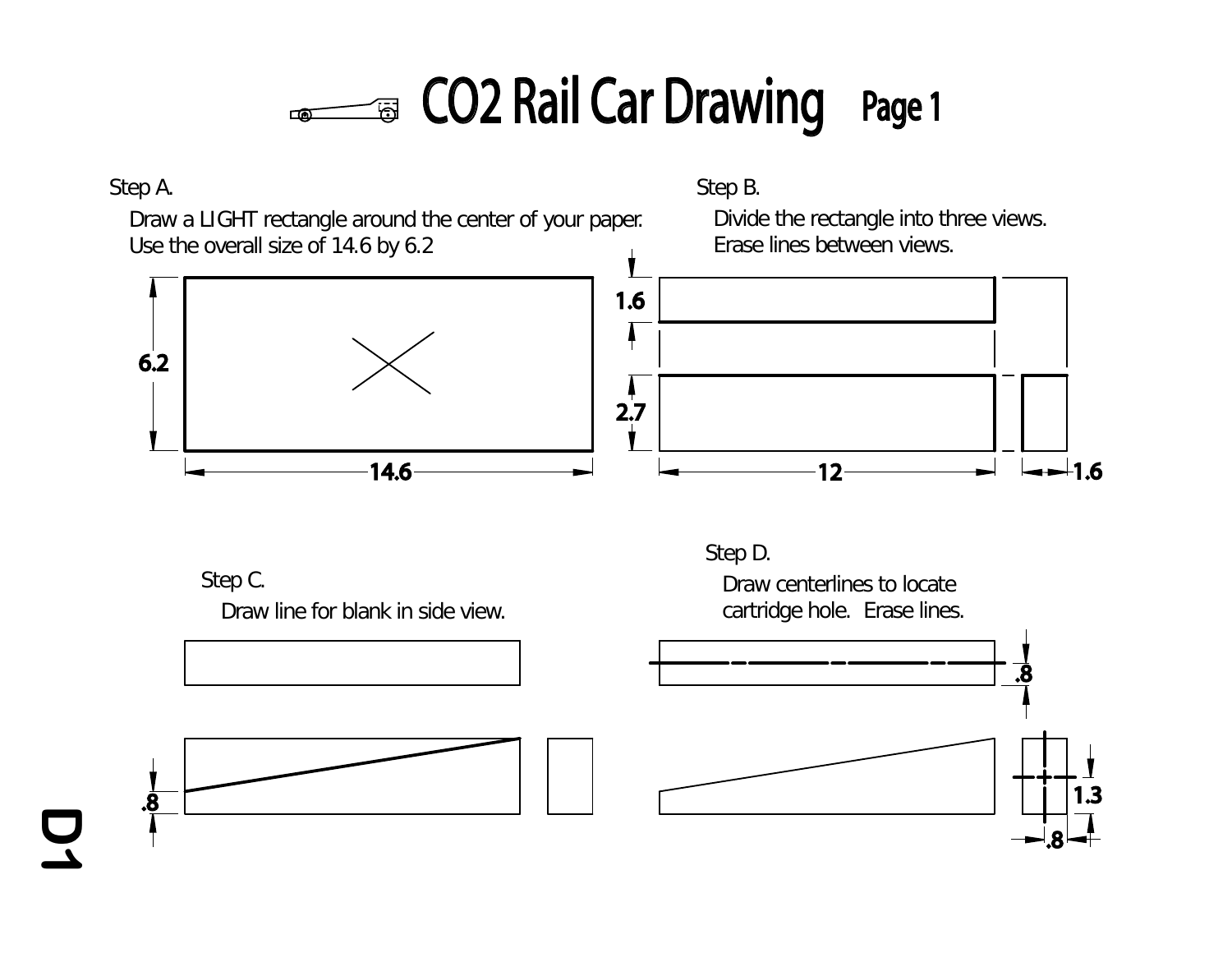## CO2 Rail Car Drawing Page 2  $\sqrt{2}$

Step E.<br>Englished in this high and the second is step F. First, draw cartridge hole .<mark>812</mark> diameter in back view. Use circle tem<mark>plate</mark> to draw circle. back view. Use circle tem<mark>plate</mark> to draw circ<br>Then, use T-square to t<mark>ransfer</mark> to side view. Use Triangle to transfe<mark>r to top v</mark>iew.

Draw the details for the body. Make all the measure first, then draw the lines.

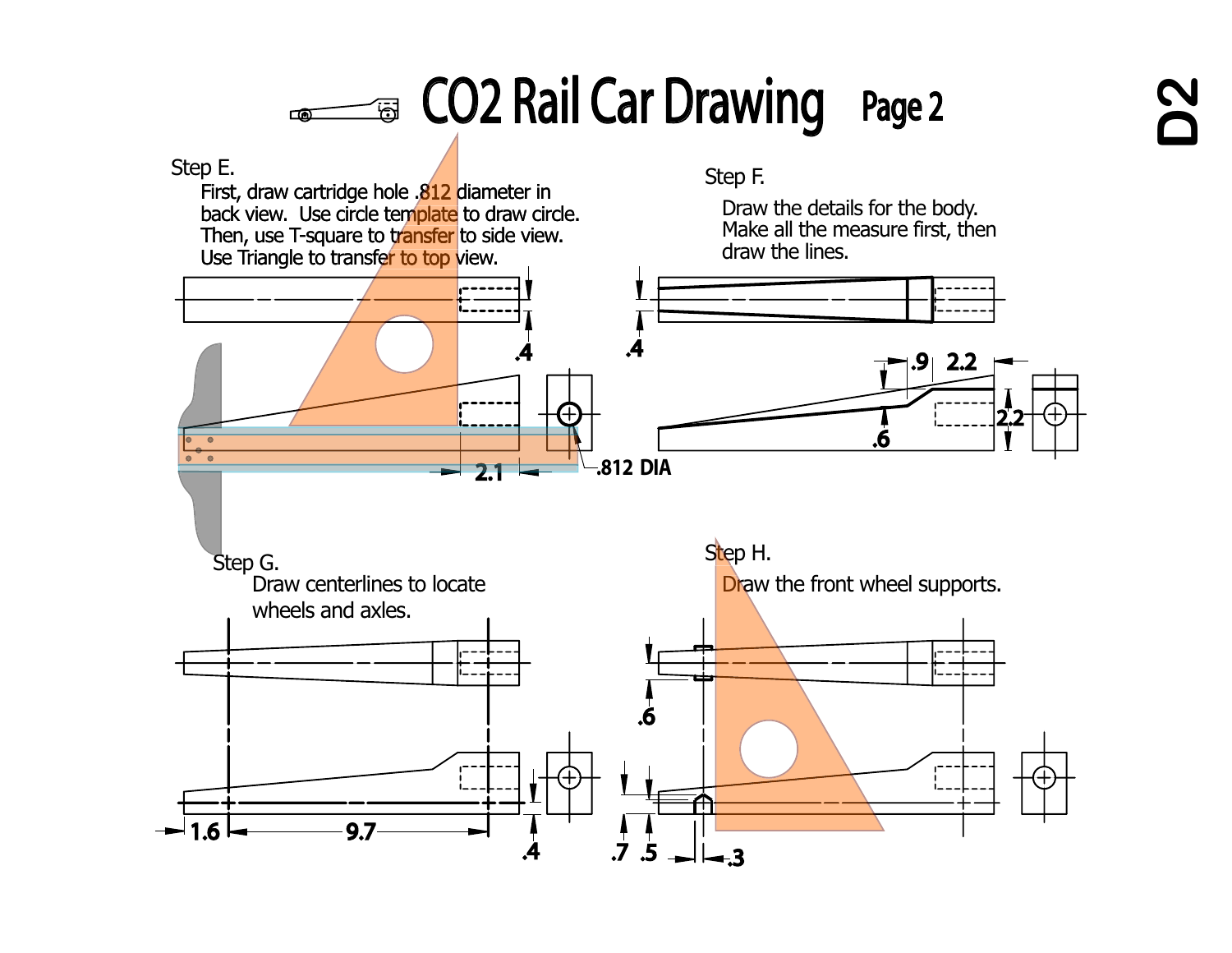### **EDECO2 Rail Car Drawing** Page 3  $\sqrt{2}$

**D3**

First, draw wheels using compass. Set . compass points to half the d<mark>ia</mark>meter Then, transfer diameter of the wheels to the other views using T-s<mark>quare</mark> and triangle p e dian<br>f⁄the \ mpa



Step I. Step J.

First, draw two axles .125 diameter in side view. Use circle templat<mark>e to</mark> draw circles Then, use T-square to transf<mark>er ax</mark>les to back view Use Triangle to transfer ax<mark>les to T</mark>op View insfer ax<br>xles to T

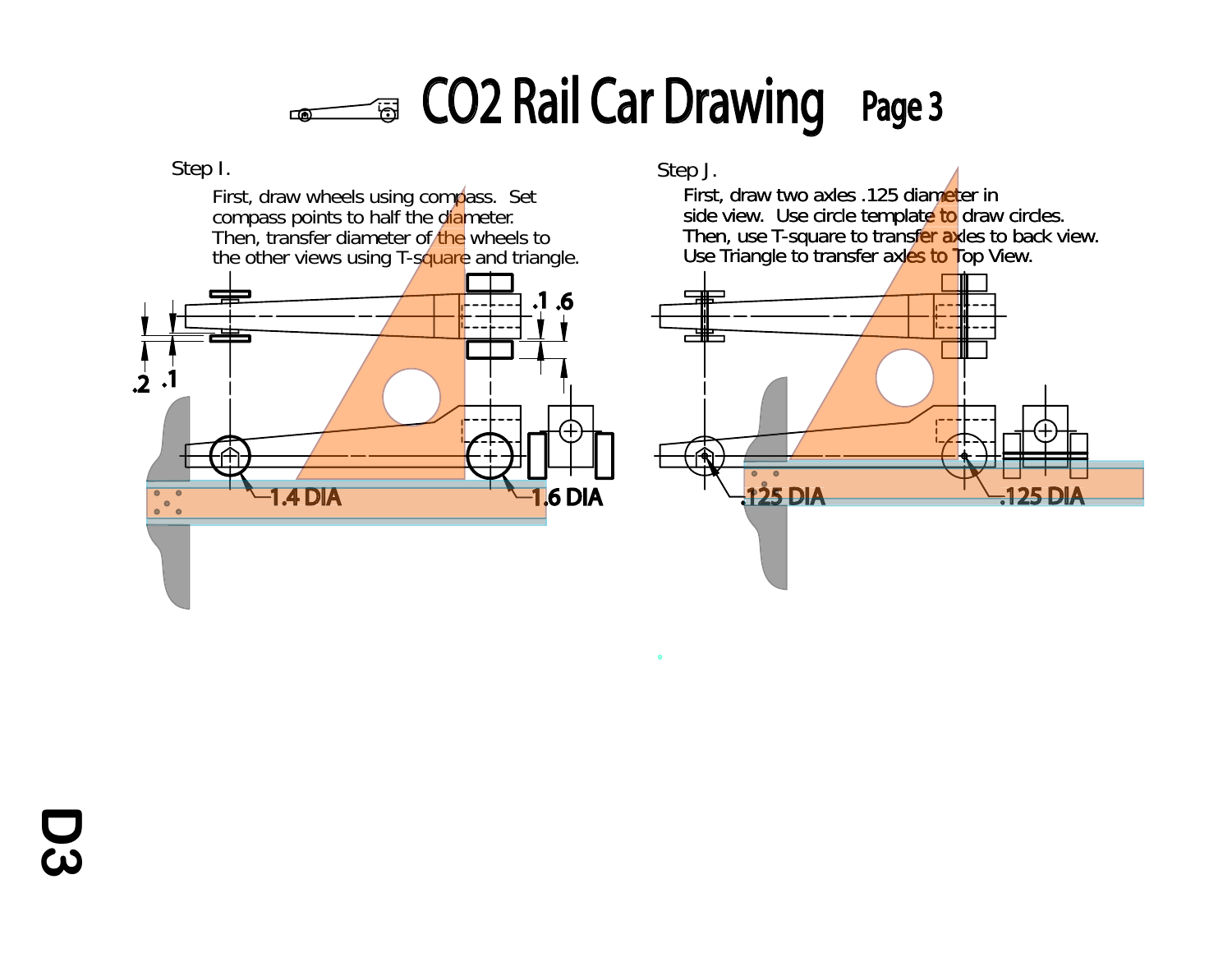# CO2 Shell Car Drawing Page 1

Step A. Step B.

**D4**

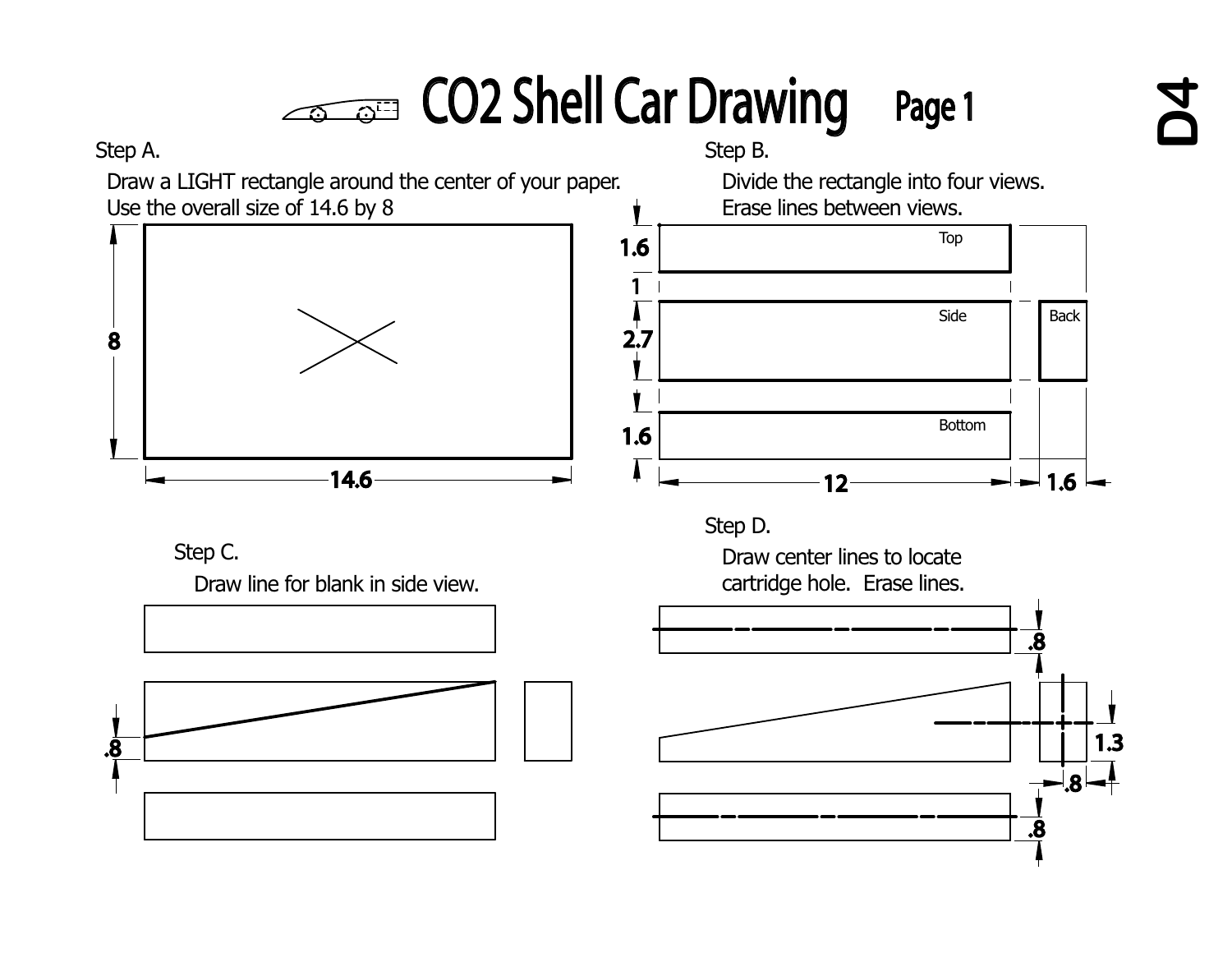# CO2 Shell Car Drawing Page 2

Step E.



Step F.

Draw the line for the top of the body.



Step H.

Step G.

**D5**

Locate points in all view for the body shape.



Line up the French Curve at two points and draw in a curve. Draw in all the curves. Match up the French Curve with your points to find the right curve.

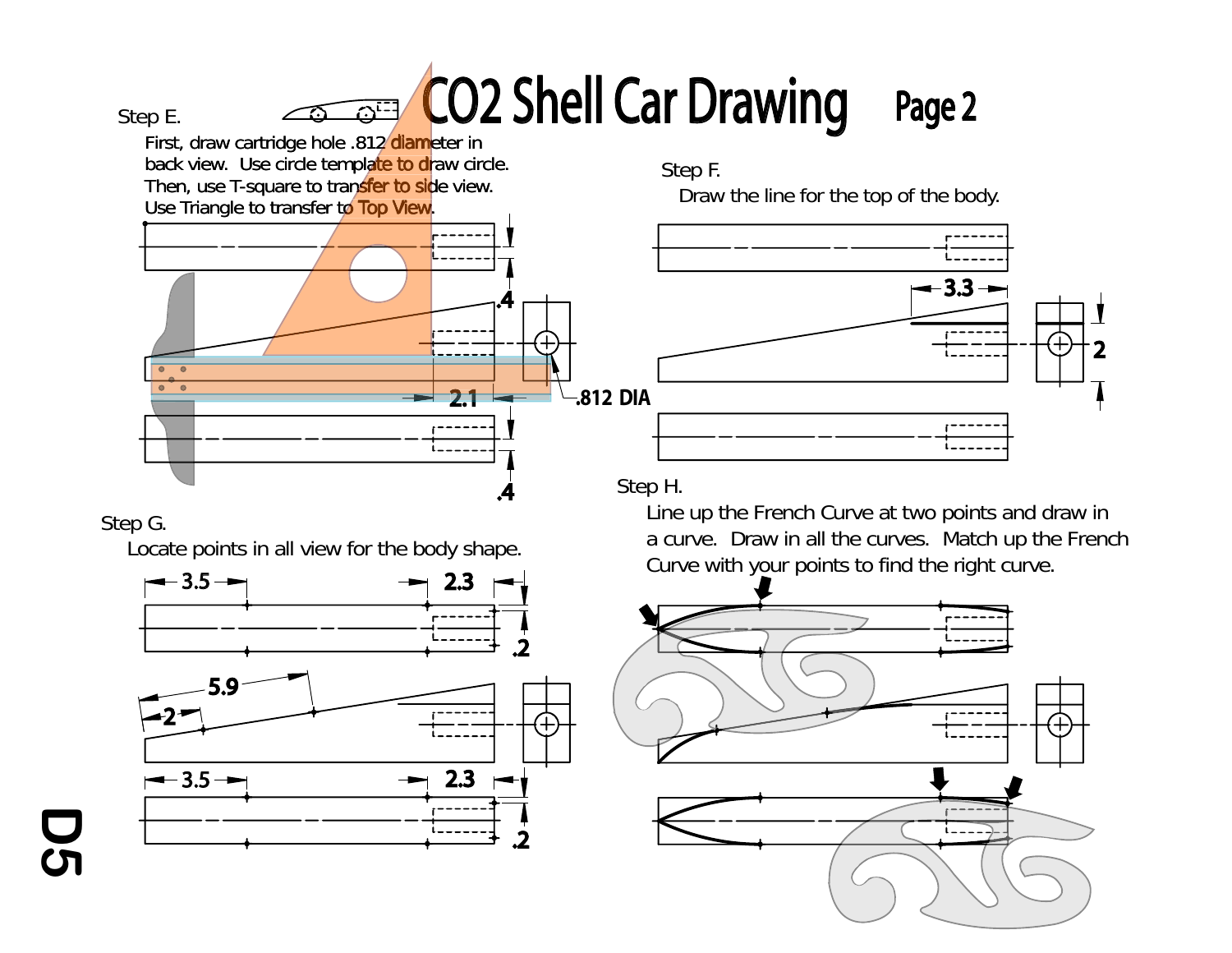# CO2 Shell Car Drawing Page 2

Step E.

First, draw cartridge hole .812⁄diameter ir back view. Use circle templ<mark>ate to dr</mark>aw circle Then, use T-square to transfer to side view Then, use T-square to transfer to sid<br>Use Triangle to transfer to Top View 12⁄ diame<br>ate to dr diame



Step F. Draw the line for the top of the body.



Step H.

## Step G.

Locate points in all view for the body shape.



Line up the French Curve at two points and draw in a curve. Draw in all the curves. Match up the French Curve with your points to find the right curve.